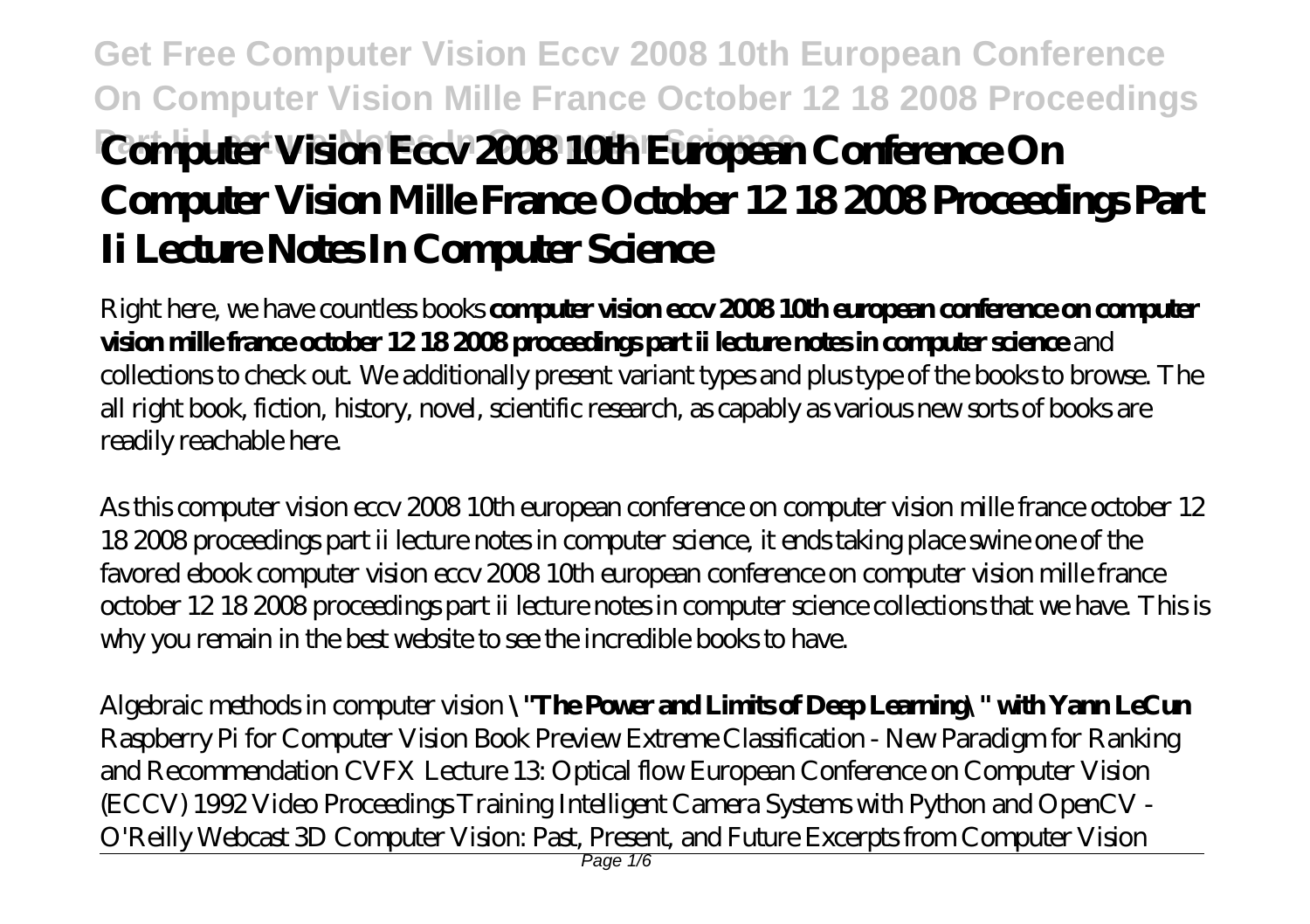**Get Free Computer Vision Eccv 2008 10th European Conference On Computer Vision Mille France October 12 18 2008 Proceedings Part III Learning Science Science Science** 5 Books Every Machine learning Enthusiast Must read ||Stephen SimonThe Ancient Secrets of Computer Vision - 16 - Object Detection Accelerated Computer Vision 1.10 - Neural Networks: Components and Training OpenCV Python Neural Network Autonomous RC Car *Seene Realtime 3D Object \u0026 Scene Reconstruction* How Computer Vision Works **Lecture 15 - Neural Networks \u0026 Autonomous Driving [Computer Vision Fall 2020] Machine Vision 101 - Patterns** Microsoft Research Internships Fundamentals Of Machine Vision: Lighting Optical Flow Constraints *Yann LeCun: \"Energy-Based Self-Supervised Learning\"* **A Deep Learning Framework for Character Motion Synthesis and Editing (SIGGRAPH 2016) Computer Vision: Crash Course Computer Science #35** CVFX Lecture 25: Multiview stereo Rama Chellappa - Compressive Sensing: Is It the Next Best Hope for Computer Vision? Symmetry Group-based Learning for Regularity Discovery from Real World Patterns **Blue skies to ground truth: Machine learning for Kinect human motion capture haroon defense** RI Seminar: Daphne Koller: Learning Richly Structured Representations From Weakly Annotated Data **3rd Biomedical Image Analysis Summer School. Lecture of Ben Glocker, Medical Image Computing Computer Vision Eccv 2008 10th**

The 10th European Conference on Computer Vision was held in Marseille-France in Palais des Congrès Parc Chanot, on October 12th-18th, 2008. Marseille, Vieux-Port FUTURE ECCV . ECCV 2010, Heraklion, Greece; ECCV 2012, Florence, Italy

#### **ECCV 2008 - European Conference on Computer Vision**

Buy Computer Vision - ECCV 2008: 10th European Conference on Computer Vision, Marseille, France, October 12-18, 2008. Proceedings, Part II: 5303 (Lecture Notes in Computer Science) 2008 by David Forsyth, Philip Torr, Andrew Zisserman (ISBN: 9783540886853) from Amazon's Book Store.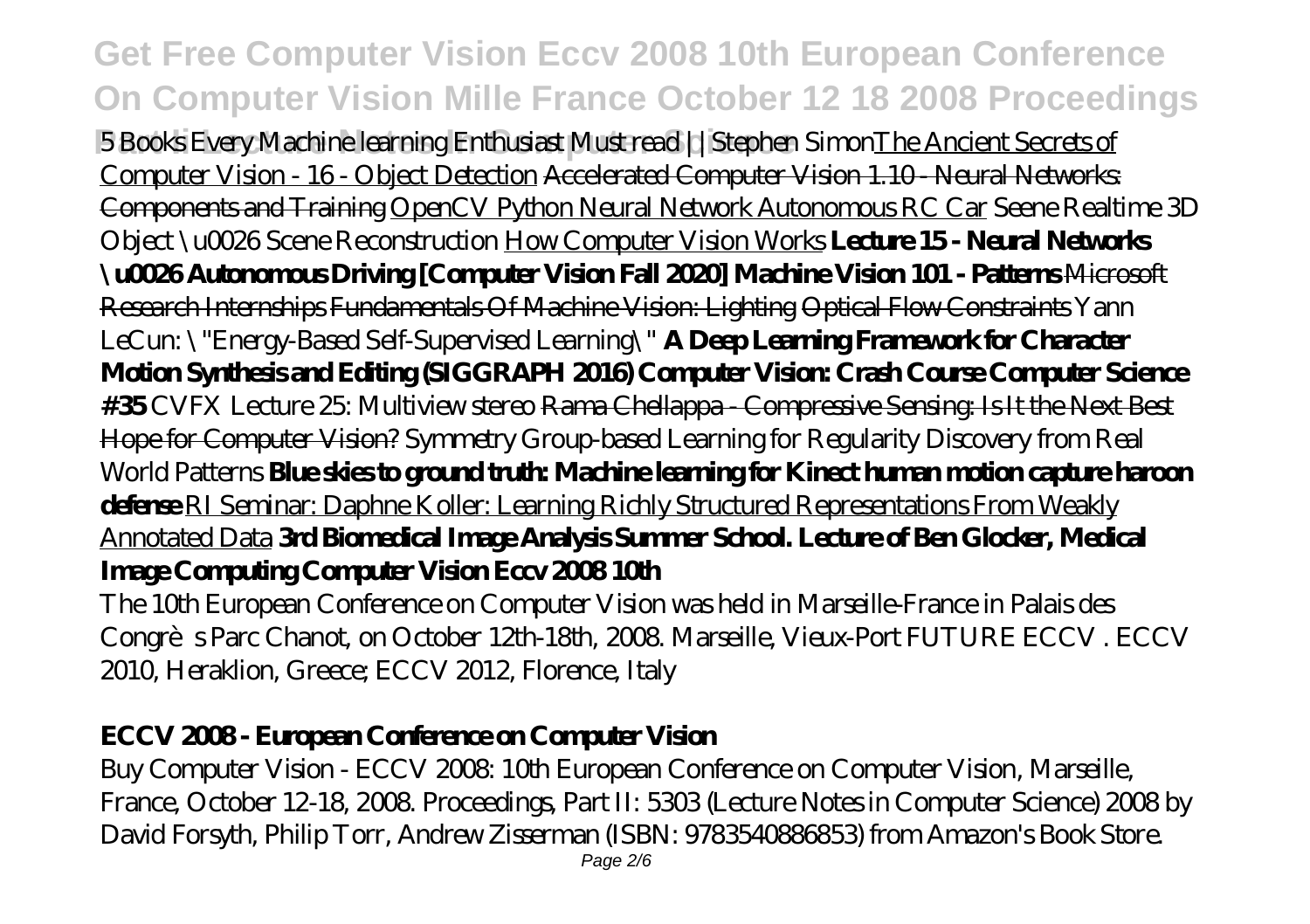**Get Free Computer Vision Eccv 2008 10th European Conference On Computer Vision Mille France October 12 18 2008 Proceedings Party II Letture III Leaded Ivery on eligible orders.** I ence

#### Computer Vision - ECCV 2008 10th European Conference on...

Buy Computer Vision - ECCV 2008: 10th European Conference on Computer Vision, Marseille, France, October 12-18, 2008, Proceedings, Part III (Lecture Notes in Computer Science) 2008 by David Forsyth, Philip Torr, Andrew Zisserman (ISBN: 9783540886891) from Amazon's Book Store. Everyday low prices and free delivery on eligible orders.

#### **Computer Vision - ECCV 2008: 10th European Conference on ...**

The four-volume set comprising LNCS volumes 5302/5303/5304/5305 constitutes the refereed proceedings of the 10th European Conference on Computer Vision, ECCV 2008, held in Marseille, France, in October 2008. The 243 revised papers presented were carefully reviewed and selected from a total of 871 papers submitted.

### Computer Vision - ECCV 2008 - 10th European Conference on...

The four-volume set comprising LNCS volumes 5302/5303/5304/5305 constitutes the refereed proceedings of the 10th European Conference on Computer Vision, ECCV 2008, held in Marseille, France, in October 2008. The 243 revised papers presented were carefully reviewed and selected from a total of 871

# **Computer Vision - ECCV 2008 - 10th European Conference on ...**

Computer Vision - ECCV 2008 book. Read reviews from world's largest community for readers. The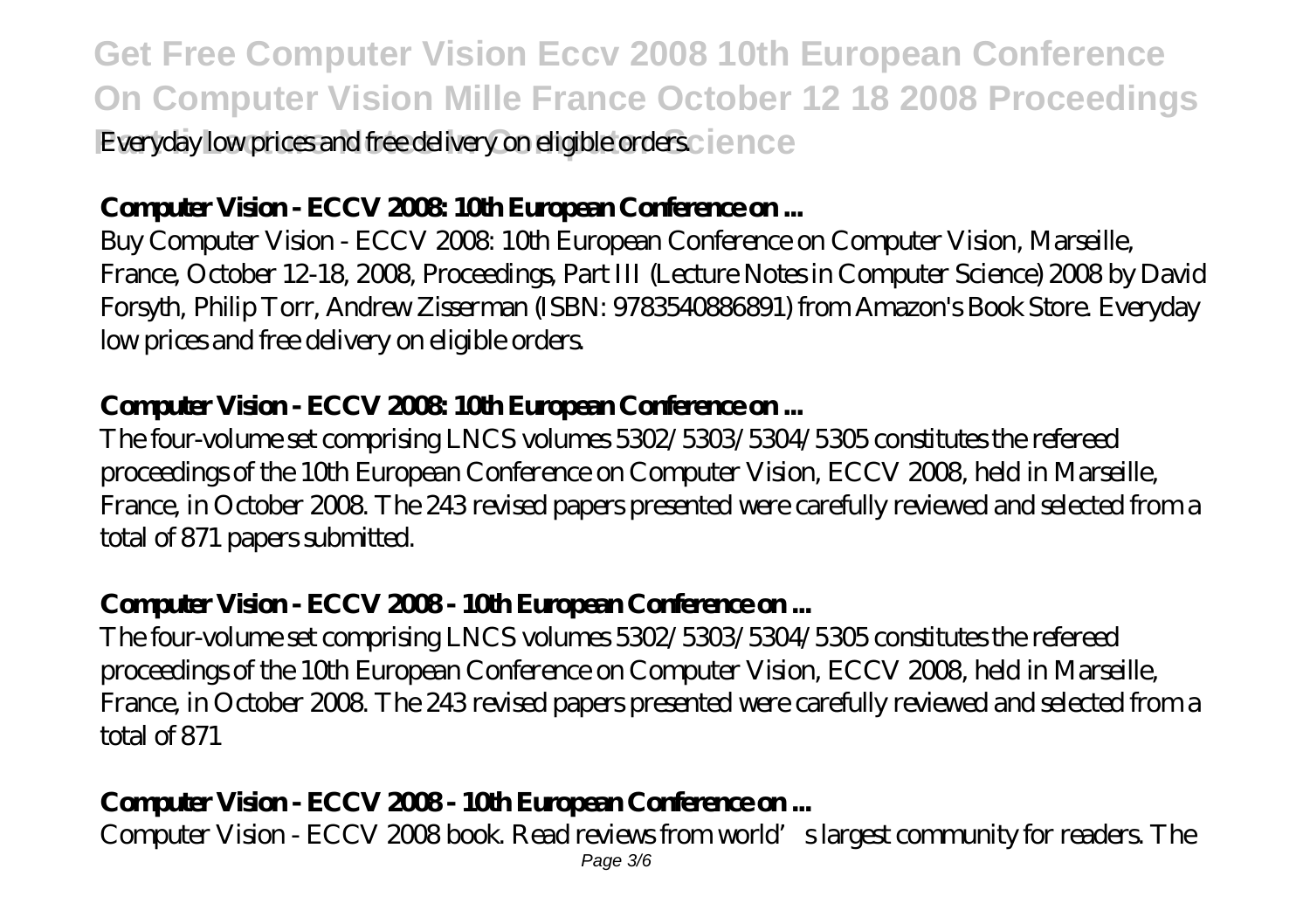**Get Free Computer Vision Eccv 2008 10th European Conference On Computer Vision Mille France October 12 18 2008 Proceedings Part Ii Lecture Notes In Computer Science** four-volume set comprising LNCS volumes 5302/5303/5304/530...

#### Computer Vision - ECCV 2008 10th European Conference on...

Computer Vision - ECCV 2008 book. Read reviews from world's largest community for readers. Welcome to the 2008EuropeanConference onComputer Vision. These...

#### **Computer Vision - ECCV 2008: 10th European Conference on ...**

Welcome to the 2008EuropeanConference onComputer Vision. These proce- ings are the result of a great deal of hard work by many people. To produce them, a total of 871 papers were reviewed. Forty were selected for oral pres- tation and 203 were selected for poster presentation, yielding acceptance rates of 4.6% for oral, 23.3% for poster, and 27.9% in total.

#### Computer Vision - ECCV 2008 10th European Conference on ...

Introduction. The four-volume set comprising LNCS volumes 5302/5303/5304/5305 constitutes the refereed proceedings of the 10th European Conference on Computer Vision, ECCV 2008, held in Marseille, France, in October 2008. The 243 revised papers presented were carefully reviewed and selected from a total of 871 papers submitted.

#### **Computer Vision – ECCV 2008 | SpringerLink**

Computer Vision - ECCV 2008: 10th European Conference on Computer Vision, Marseille, France, October 12-18, 2008, Proceedings, Part IV: Forsyth, David, Torr, Philip ...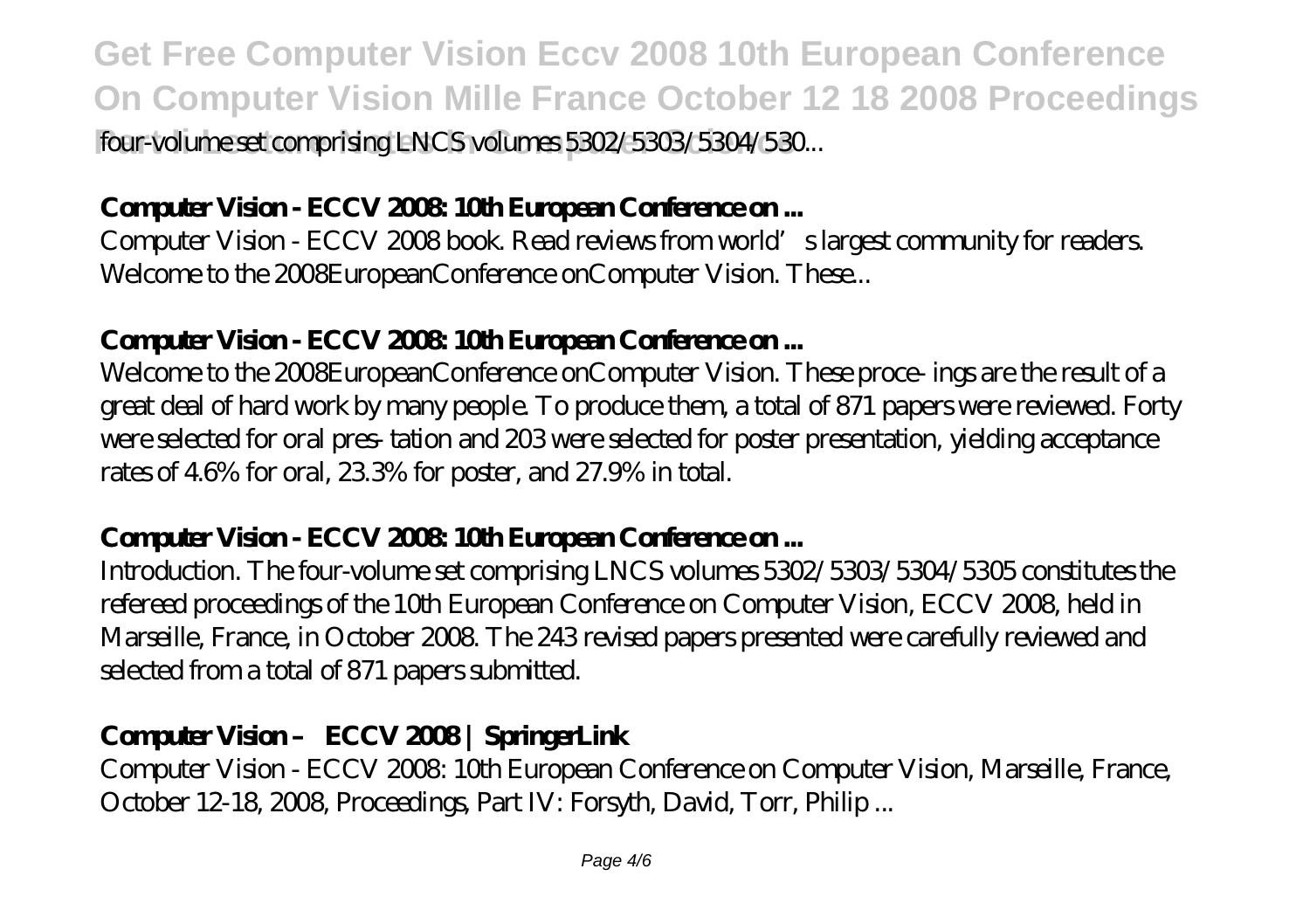**Get Free Computer Vision Eccv 2008 10th European Conference On Computer Vision Mille France October 12 18 2008 Proceedings**

# **Computer Vision - ECCV 2008: 10th European Conference on ...**

In: Leonardis A., Bischof H., Pinz A. (eds) Computer Vision – ECCV 2006. ECCV 2006. Lecture Notes in Computer Science, vol 3953. Springer, Berlin, Heidelberg. Dorment, R. (2003). PHOTOGRAPHY IN FOCUS The deadpan images created by Thomas Ruff - of nameless individuals and equally anonymous places – are masterpieces of austere neutrality.

#### **Assignment 4 | Documentary**

Then on the 10th May 2018 I took it upon myself to visit a larger exhibition in which Moriyama's work appeared as a feature of many photographers' work displayed together. ... Computer Vision – ECCV 2006. ECCV 2006. Lecture Notes in Computer Science, vol 3953. Springer, Berlin, Heidelberg ...

#### **Daido Moriyama | Documentary**

Di Lizia, P, Armellin, R, Bernelli Zazzera, F and Berz, M (2008) High order expansion of the solution of two-point boundary value problems using differential algebra: applications to spacecraft dynamics In: 5th International Workshop on Taylor Model Methods, 2008-05-20 - 2008-05-23, Fields Institute for Research in Mathematical Science in Toronto, Canada.

#### **Items where Academic/Research unit is "Faculty of ...**

Yucer, S. and Akcay, S. and Al Moubayed, N. and Breckon, T.P. (2020) 'Exploring racial bias within face recognition via per-subject adversarially-enabled data augmentation.', Computer Vision and Pattern Recognition Workshops Seattle, USA, 14-19 June 2020.